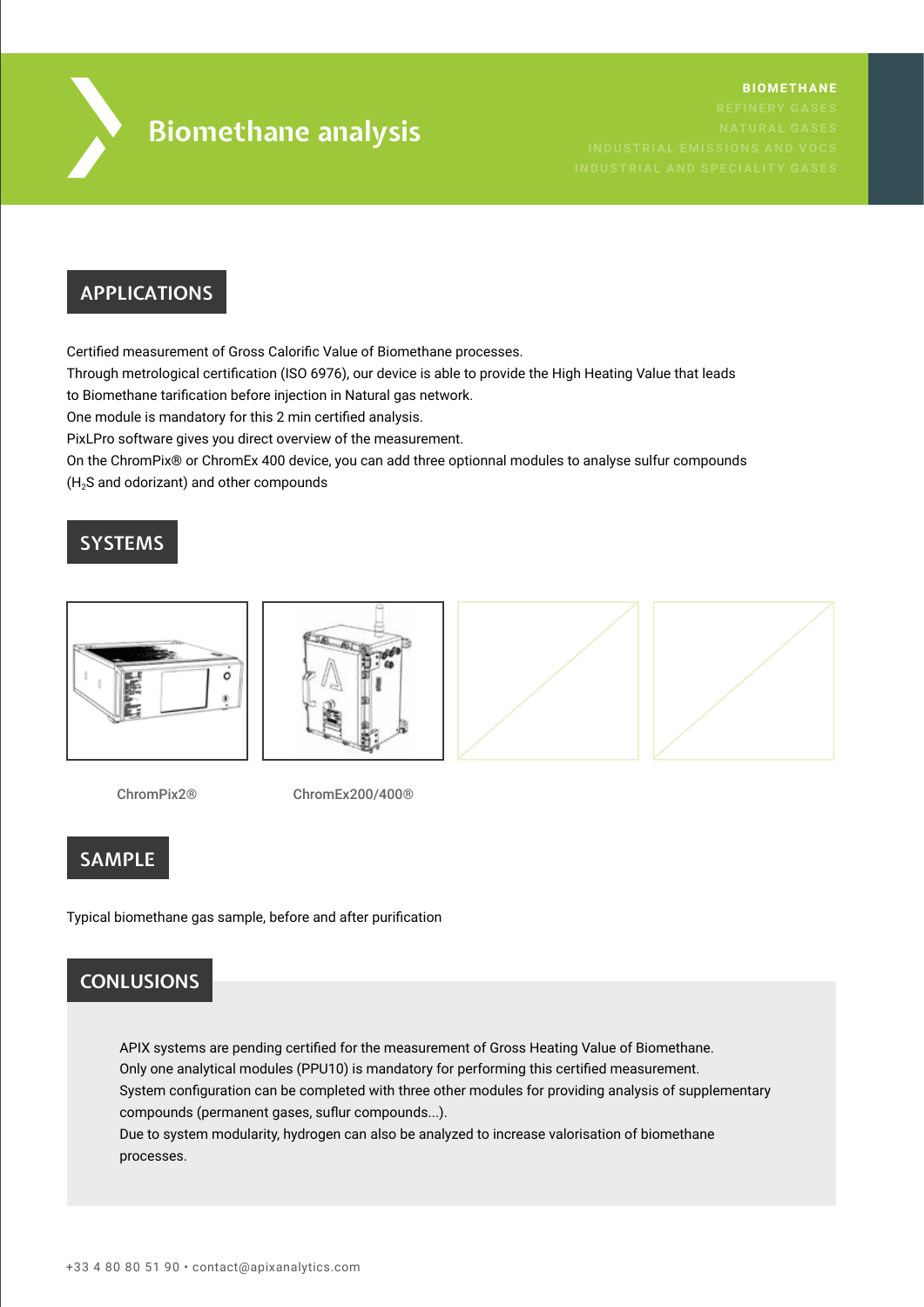| Reference              | MK10-TCD-2uL-PPU10-PPU1-F1 |
|------------------------|----------------------------|
| Detector               | TCD                        |
| Column                 | PPU (Pora-Plot U) 10m      |
| Internal Diameter      | $0.25$ mm                  |
| <b>Phase Thickness</b> | 12um                       |
| Precolumn              | PPU (Pora-Plot U) 1m       |
| <b>Backflush</b>       |                            |
| Sample Loop            | 2 <sub>µ</sub>             |
| Regeneration           | x                          |

#### **METHOD**

| <b>Carrier Gas</b>         | <b>Helium</b>      |
|----------------------------|--------------------|
| Carrier Gas Pressure (max) | 36.2 psi - 2.5 bar |
| Detector T°C               | 70°C               |
| Column T°C                 | 70°C               |
| <b>Column Pressure</b>     | 0.8 <sub>bar</sub> |
| Sample Loop T°C            | 70°C               |
| Sample Loop Pressure       | 0.5 <sub>bar</sub> |
| <b>Injection Time</b>      | 10s                |
| <b>Analysis Time</b>       | 120s               |

#### **CHROMATOGRAM**



#### **RESULTS**

|                 | <b>LOD</b> | LOO  | <b>RSD</b>        |
|-----------------|------------|------|-------------------|
| $N_{2}+O_{2}$   | 2ppm       | 6ppm | $0.9\%$ (0.6%)    |
| CH <sub>A</sub> | 1%         | 3%   | 0.05% (82.81%)    |
| CO <sub>2</sub> | 2ppm       | 6ppm | $0.25\%$ (0.29%)  |
| $C_2H_6$        | 2ppm       | 6ppm | $0.25\%$ (11.81%) |

# **MODULE A MODULE B**

| Reference              | MK10-TCD-2uL-MS5A15-PPU5-R2 |
|------------------------|-----------------------------|
| Detector               | TCD                         |
| Column                 | MS5A (Molsieve) 15m         |
| Internal Diameter      | $0.25$ mm                   |
| <b>Phase Thickness</b> | 20um                        |
| Precolumn              | PPU (Pora-Plot) 5m          |
| <b>Backflush</b>       |                             |
| Sample Loop            | $2\mu$ L                    |
| Regeneration           |                             |

### **METHOD**

| Carrier Gas                | <b>Helium</b>           |
|----------------------------|-------------------------|
| Carrier Gas Pressure (max) | 36.2 psi - 2.5 bar maxi |
| Detector T°C               | 70°C                    |
| Column T°C                 | $140^\circ C$           |
| <b>Column Pressure</b>     | 1.6 <sub>bar</sub>      |
| Sample Loop T°C            | 70°C                    |
| Sample Loop Pressure       | 0.5 <sub>bar</sub>      |
| <b>Injection Time</b>      | 23s                     |
| Analysis Time              | 120s                    |

#### **CHROMATOGRAM**



### **RESULTS**

|   |                 | LOD   | <b>LOO</b> | <b>RSD</b>       |
|---|-----------------|-------|------------|------------------|
|   | O <sub>2</sub>  | 20ppm | 60ppm      | $0.5\%$ (5%)     |
|   | $N_{2}$         | 20ppm | 60ppm      | $0.25\%$ (89.5%) |
| 3 | CH <sub>a</sub> | 20ppm | 60ppm      | $0.5\%$ (5%)     |